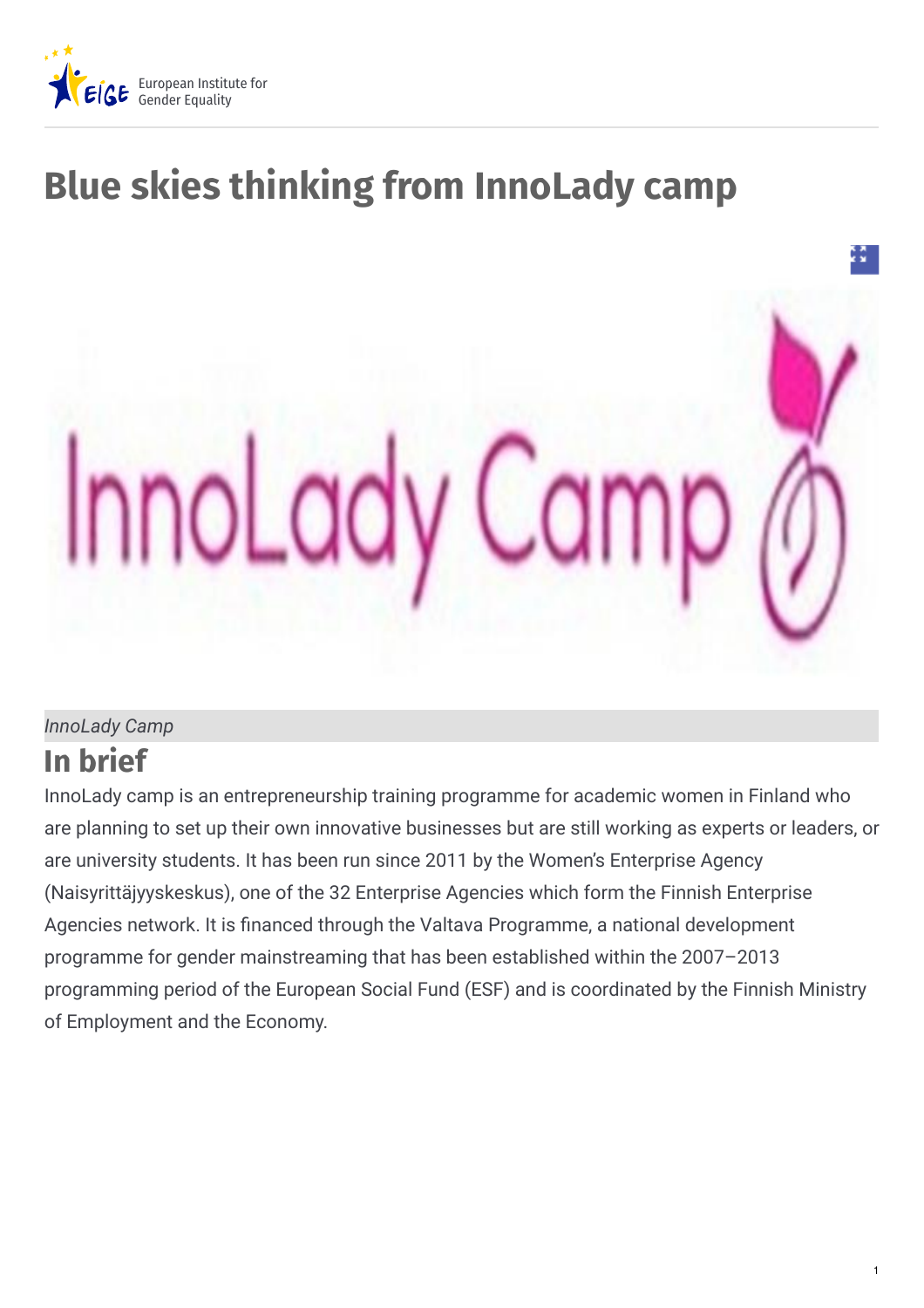The training activities at InnoLady Camp do not take place in a traditional classroom, but in the inspiring and creative atmosphere of the Finnish countryside. It takes place at weekends, when working women are available. The learning methods it uses are based on action learning and peer mentoring. In addition, the InnoLady Camp entrepreneurial training model is complemented and broadened by an innovative web service called InnoLady Cloud. This service enables anyone to develop their business idea at a very early stage by dialoguing with peer participants, mentors, business angels and other users of the Cloud. Out of 40 participants in the first two InnoLady Camps, 31 (77.5%) had set up their own businesses by October 2013.

# **From academia to business**

Research in Finland shows that tertiary-level education decreases entrepreneurial activity among women whereas it increases it for men. The InnoLady Camp initiative aims to stem this trend by providing entrepreneurial training to academic women who have plans to set up innovative businesses. It is thus an important initiative for promoting female entrepreneurship and female entrepreneurial potential and thus narrowing the gender gap in enterprise development among highly educated people in Finland.

It exemplifies good practice in promoting women's entrepreneurship because it focuses on a very specific target group of women who are usually not considered in entrepreneurship programmes, and has a very well-developed training strategy in which the entrepreneurial concept is complemented by innovative web services.

InnoLady Camp is an entrepreneurship training programme for women in the academic world in Finland who are planning to set up their own innovative businesses but are still working as experts or leaders, or are university students. It has been run since 2011 by the Women's Enterprise Agency (Naisyrittäjyyskeskus), one of the 32 Enterprise Agencies which form the Finnish Enterprise Agencies network. Established in 1996, the Women's Enterprise Agency is a public-private partnership funded by the Ministry of Employment and the Economy as well as by several private companies. Its mission is to promote entrepreneurship and support existing entrepreneurs in developing their businesses, by providing services for start-ups, entrepreneurship training courses, business mentoring and networking events.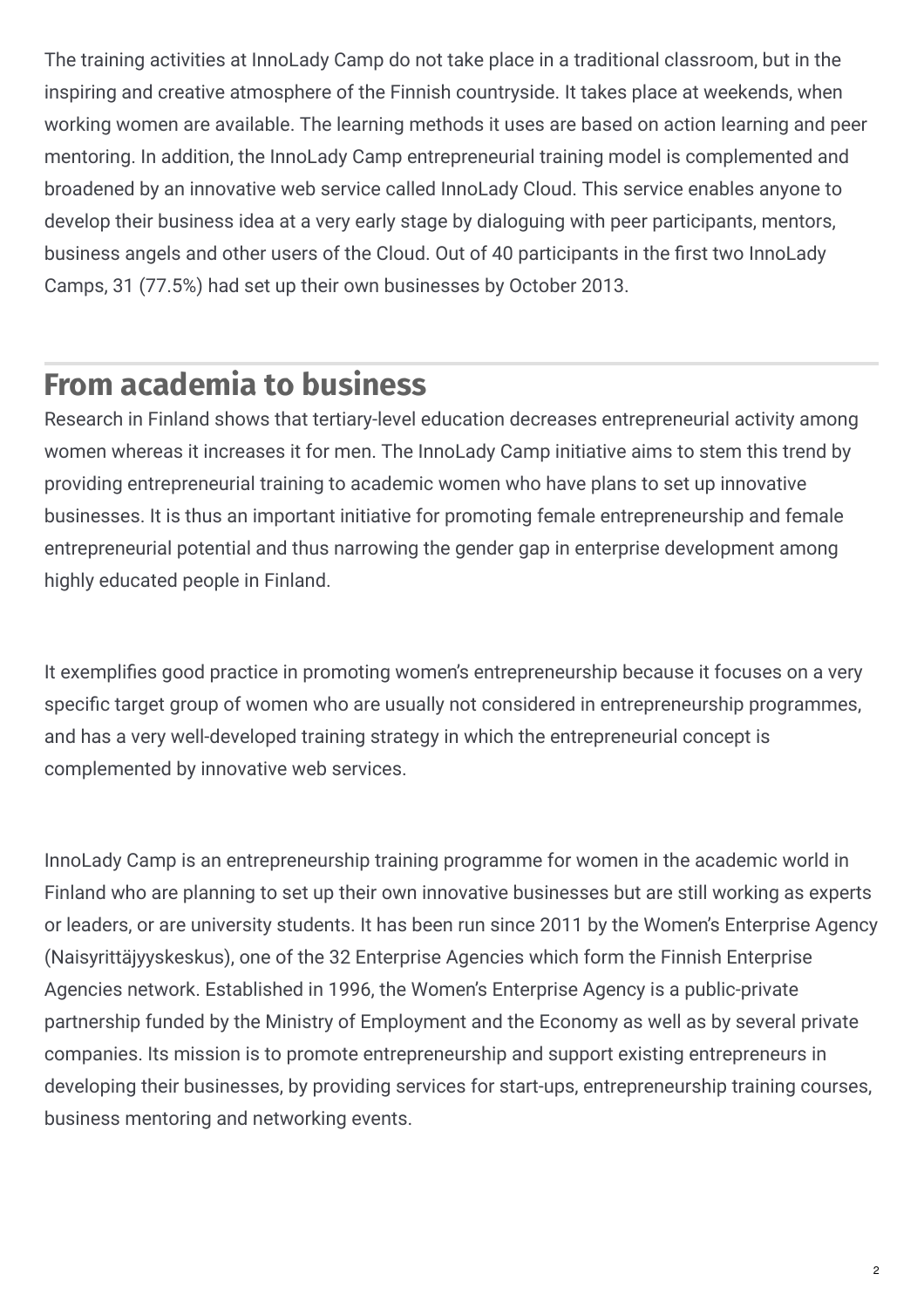It is financed through the Valtava Programme, a national development programme for gender mainstreaming that has been established within the 2007–2013 programming period of the European Social Fund (ESF) and is coordinated by the Finnish Ministry of Employment and the Economy. Supporting the activities of women with entrepreneurial potential is one of its main objectives, and is at the core of Finland's entrepreneurship and gender equality policies. The female entrepreneurship rate in Finland was 31.4% in 2012 and has remained relatively stable over time. However the rate of women's self-employment has increased slightly (by 0.7 percentage points) since 2007 and was 8.5% in 2012. This rate is below the EU average (10.2 % in 2012) and clearly lower than for Finnish men (17.4 % in 2012).

# **Inspiration from nature**

InnoLady Camp does not take place in a traditional classroom, but in the inspiring and creative atmosphere of the Finnish countryside. So far, 40 women have participated in the training programme at two editions of InnoLady Camp with 30 enterprises involved as mentors. So enthused were they that many participants resigned from their jobs and set up their businesses while the course was under way. By October 2013, 31 of the 40 participants (77.5%) had started up.

Several factors conduced to InnoLady Camp's success. First of all, the training camps were organised at weekends, which enabled those who were at work during the week to take part. As for the chosen training methodologies, action learning as a key method of teaching was particularly effective, as was peer mentoring and effective networking between experienced entrepreneurs and participants. In this way, the initiative embeds both knowledge and effective networking which can be crucial for business start-ups. In addition, the InnoLady Camp model is complemented and broadened by an innovative web service called InnoLady Cloud. This service enables anyone to develop their business idea at a very early stage by dialoguing with peer participants, mentors, business angels and other users of the Cloud. InnoLady Cloud is both a technological and a service innovation.

# **An** efficient and replicable concept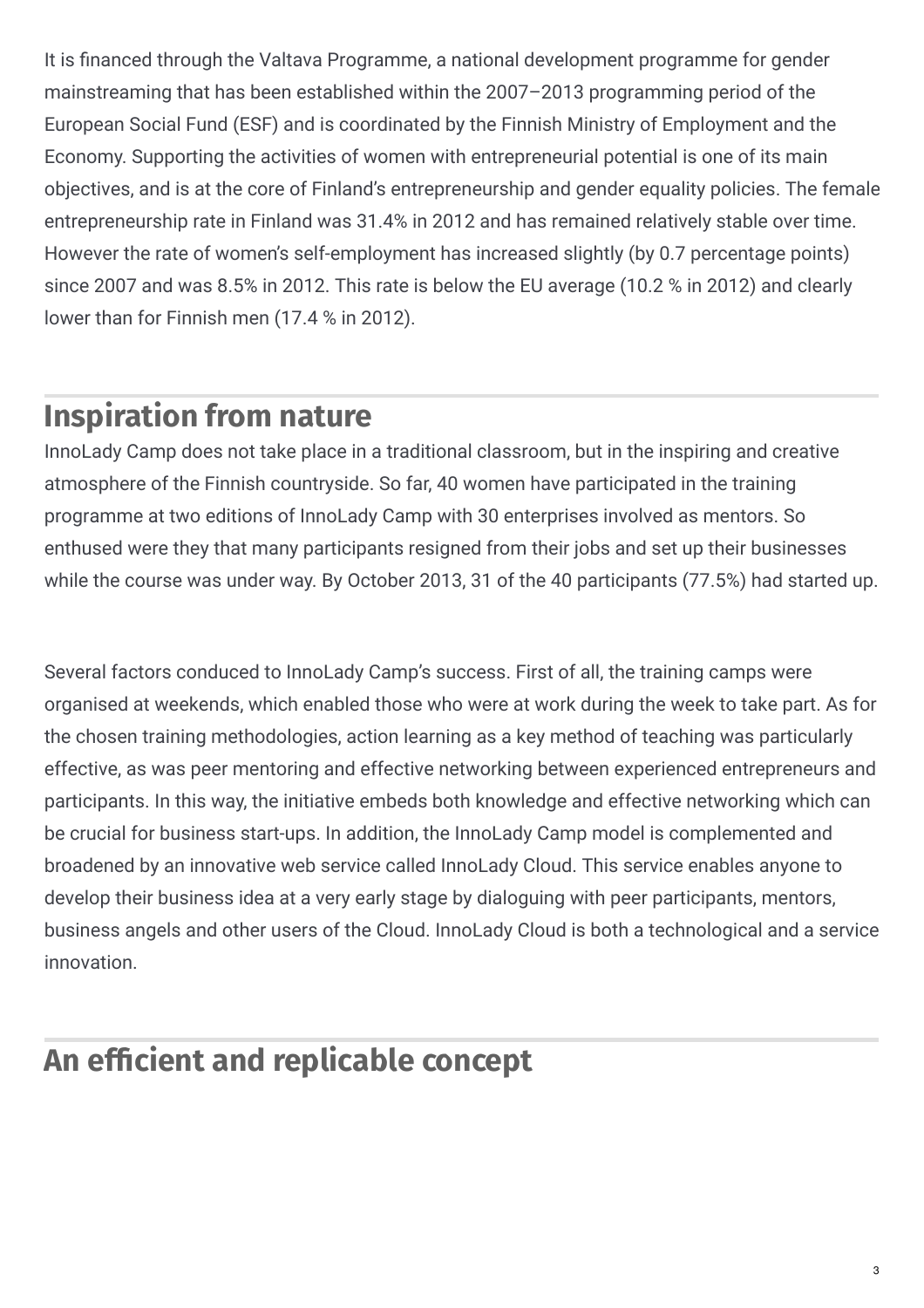The initiative had a wide impact and a long-term effect in supporting innovative women's enterprises. In addition, as a result of InnoLady Camp, the 'innovation camp' concept (i.e. an entrepreneurial training programme for academic women), has been developed. It includes entrepreneurial counselling, action learning, peer mentoring (through MentorRing), the creation of concrete innovation paths, and business plans. This concept is an important learning tool for supporting the initiative's transfer to other countries. The project has also delivered its results efficiently and at reasonable cost, and after the pilot development of the concept is over, the concept can be replicated even more cheaply.

For these reasons, the InnoLady Camp entrepreneurial training model has already won awards. In 2012 it won the KONSTA award of the Finnish Inventors' Support Association (KEKE ry). The Women's Enterprise Agency, already recognised in 2002 as a model of best practice in promoting women's entrepreneurship in the European Union, in 2009 won the European Enterprise Award in the category of Investing in skills.

## **Follow-up**

A final success factor is related to the fact that, even after the end of the training camps, the Women's Enterprise Agency (Naisyrittäjyyskeskus) still continued to offer business counselling and personal mentoring to the participants.

The implementation of two InnoLady Camps so far has contributed to identifying the main lessons. First of all, the initiative made clear that promoting and supporting women's potential to innovate and launch businesses is important for narrowing gender gaps in the business world. At the same time, supporting the innovation potential of women in business start-ups is also significant from the perspective of stimulating economic growth. From a more practical point of view, the programme showed that it is important to interview applicants for this kind of training, so as to better understand their potential and growth aspirations, not to rely on written applications.

At the moment, the only obstacle to the continuation of this initiative relates to securing financing. There are plans to run InnoLady Camp 2014 by continuing to use financial support from the ESF. Alternatives for future financing include cooperation with the Centre for Economic Development, Transport and the Environment (ELY Centre), with a private investors' network, Finnish Business Angels (FIBAN) and/or with the Finnish University Åbo Akademi from Turku.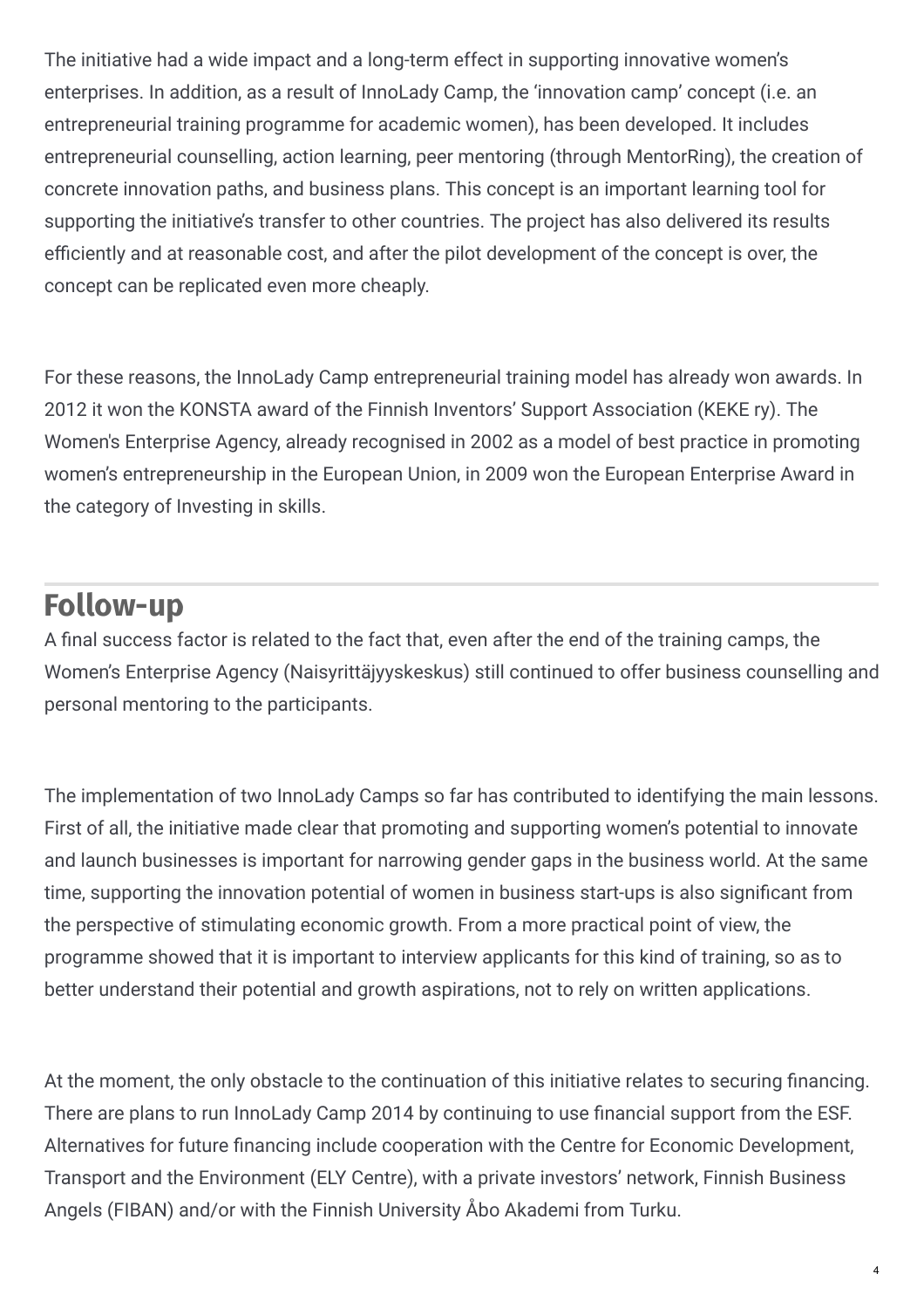#### **Contacts/Further Information Contacts**

Taru Päivike

Women's Enterprise Agency

Töölönkatu 50 a D 91

00250 Helsinki

Finland +358 50 5117469

taru.paivike@nyek.fi

## **Further information**

| Naisyrittäjyyskeskus website            | 囨 |
|-----------------------------------------|---|
| <b>InnoLady Camp presentation video</b> | 囨 |
| <b>Women's Enterprise Agency</b>        | 囨 |

Valtava Gender [Mainstreaming](https://www.tem.fi/en/ministry/gender_equality/development_programme_valtava) Development Programme<br>  $\Box$